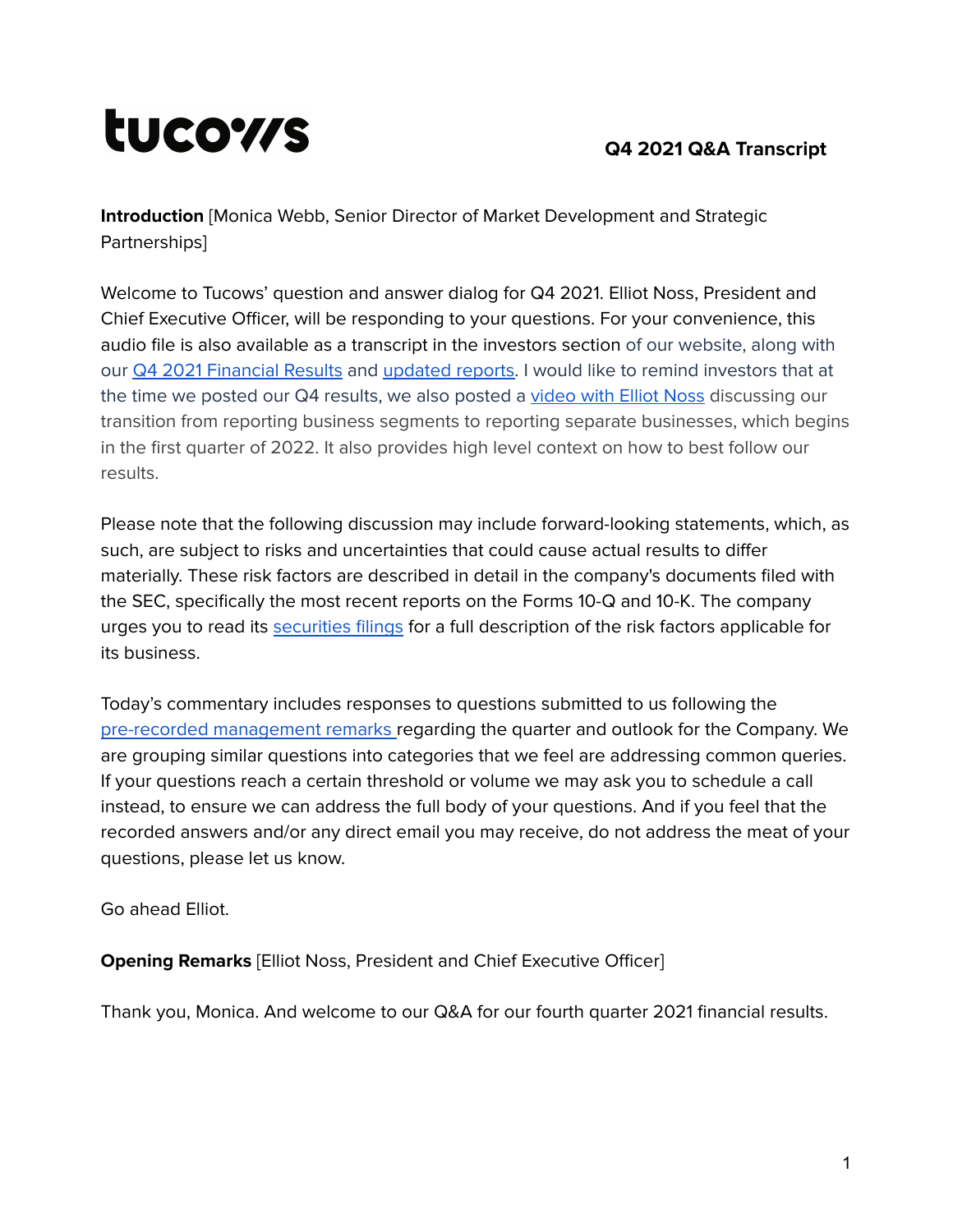## **Ting Fiber**

Again this quarter, most of the questions were directed to the Ting Internet business.

Not surprisingly, we had a question about a prominent issue right now, impacting many industries, including ours – which was around supply chain and labor constraints. I thought we should read the question in full.

### An investor asks,

"Can you comment on supply and labor pressures? I'd love to hear any general thoughts about conditions and how TCX is managing through the various headwinds. The specific reason I'm asking about this is because I have a contact at a contracting firm who described the current situation as extremely challenging, well beyond anything else I have heard or read. He actually implied he thought we could be in for a "bust" - his words - for many smaller private ISPs within the next year, and to be clear I'm referencing ISPs much smaller than Ting."

There is no question that labor markets are tightening. We need to view this on a relative, not absolute basis, as we compete for labor in specific skill sets and in some cases, in particular geographies. While this question was specifically about the ISP business, it would apply to employees in all three of our businesses. We view our goal as to be able to be much more desirable than our competitors.

To date, we are quite pleased with how we are doing. We continue to attract top talent from competitors in most areas. And we are losing less people – the "great resignation" or probably more accurately "the great reshuffling" – seems to be the case for others. Our employees stay longer, and are happier.

We believe that culture is the single largest reason, by far, for this outcome. Now to deal with the part of the question specific to large versus small ISPs – a simple way to think of our goal around company culture is to view our efforts as trying to offer the culture of the best small businesses, but at scale. To be clear, culture mirrors management. Good management will correlate with good culture. And of course bad management will correlate with bad culture. But the larger one gets, the harder culture is to maintain.

Sum this all up, and in my view big telecoms have MUCH more to worry about than ISPs of our size, and we have a greater challenge in this regard than very small ISPs. Like customer service, the diseconomies of scale in culture are generally poorly understood.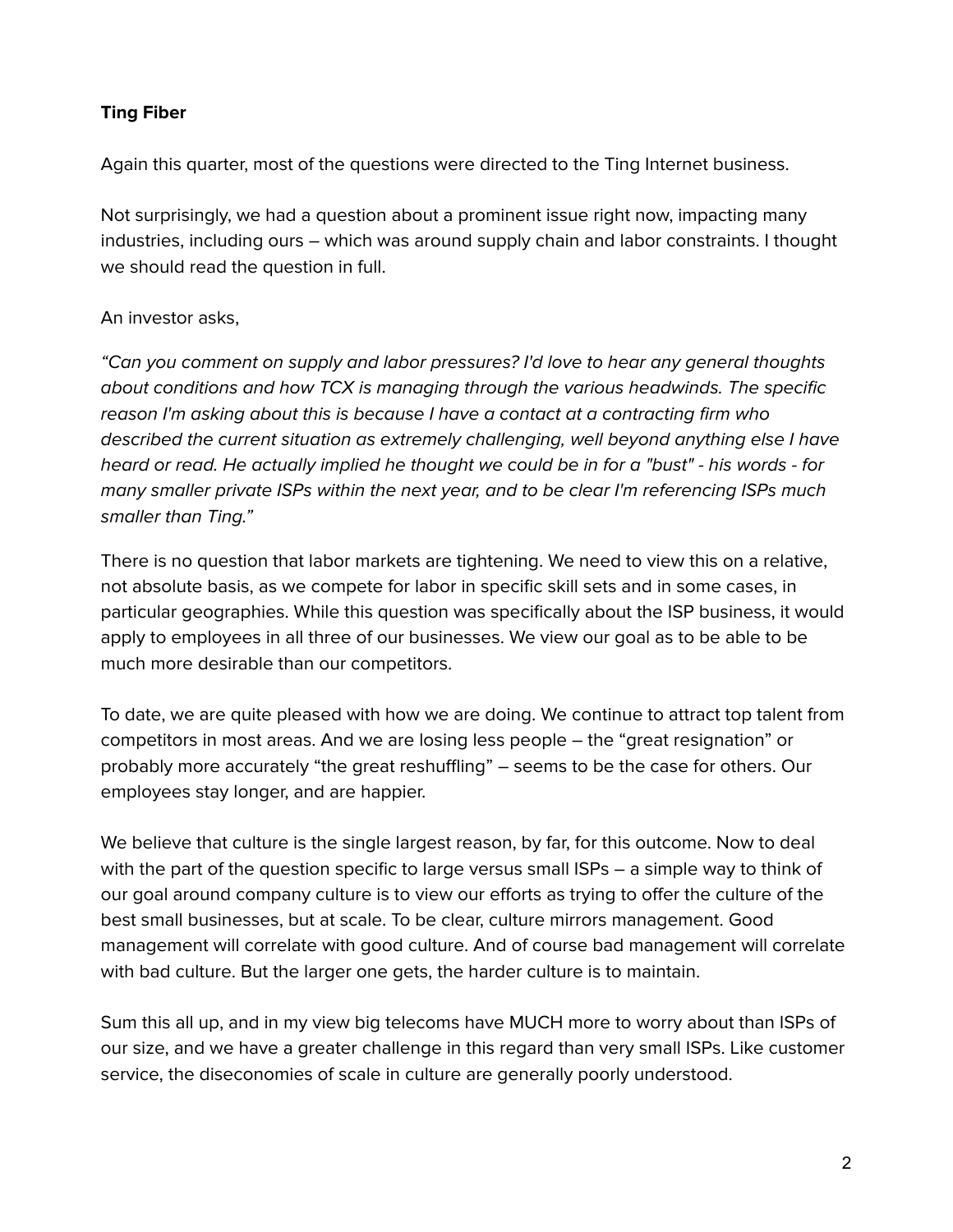We also had questions about our recent announcement of becoming the first anchor tenant on a network being built by Colorado Springs Utilities, and more generally, on our position on both utilizing another provider's infrastructure, and on open access networks.

Our preference is to own the networks where we provide service. However, given desirable economics, riding on a partner's infrastructure allows us to accelerate our penetration and reach, and focus on the most strategic part of our business: operating an ISP. I will emphasize however, that we are going to continue to be highly selective with our participation in these types of projects.

The Colorado Springs Utilities' network will pass over 200,000 serviceable addresses by the time it's built, which is a significant opportunity. Additionally, Ting will build and own the drop connections to the customers, which provides us with an important advantage over potential future tenants that may want to ride the network and compete with us.

There are a number of parties who are trying to crack the challenge of open access networks. Most of those efforts to date have mirrored the approach that myself and Robert Wack created in Westminster, Maryland, in 2015, rather than following some of the European precedents.

We have been clear with potential partners for a while now, really since I have been flagging this in my remarks in investor calls, that we did not think these models worked for us. In addition, these models require a productive working relationship with your partners, which is not always present in our current relationships. As an ISP, choosing which open access partners to work with is very important. As with all things in life, your mileage may vary.

#### **Wavelo**

Turning to Wavelo. You may have seen the [announcement](https://www.prnewswire.com/news-releases/wavelo-works-with-aws-to-propel-csp-growth-through-purpose-built-cloud-based-software-301490041.html) earlier this week that Wavelo is now partnering with Amazon Web Services to provide communication services providers (CSPs) with a modern alternative to billing and provisioning. Both Amazon and Wavelo understand that if telecoms want to provide a great customer experience, then they need modern technology approaches like cloud and SaaS. Amazon recognizes the great customer experience we have been able to deliver using our software – and we have a shared vision for what the future could be.

We were also asked about the impact of costs to build out the Wavelo business on its profitability. Although Wavelo begins with an eight-figure revenue stream, it is very much a new business. We are building out the platform, we are building out the team, and we are engaging in business development work to drive future growth. And we are doing that now.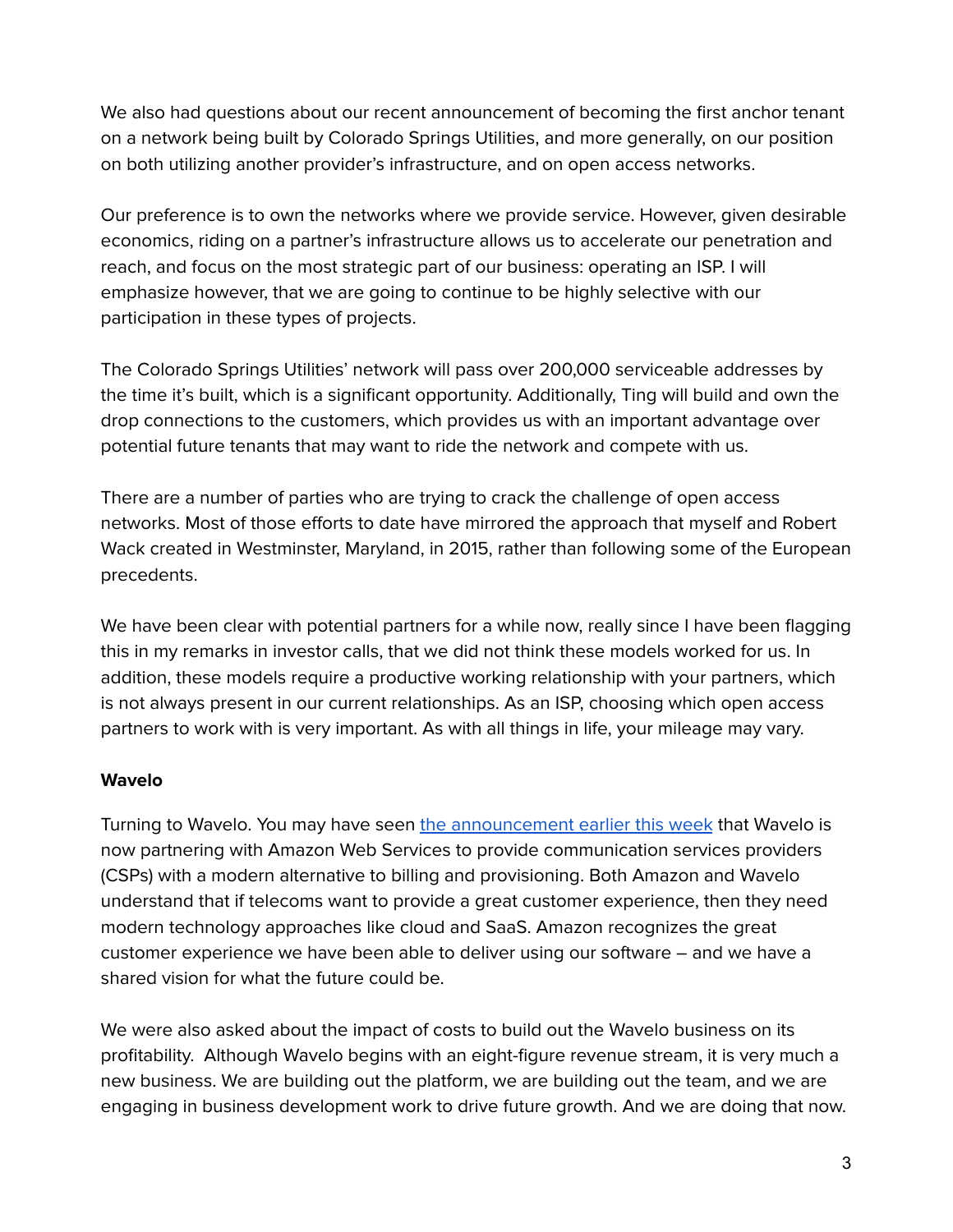We will see further significant investment in 2022 – both to support our first customers; DISH, and our own Ting Internet – as each one grows their own businesses, as well as to cultivate our next customers. A good way to think about this glass as half full, is to view it as looking like a company that would most usually be traditionally VC funded, but without the cash burn that usually implies.

#### **Guidance**

Before I respond to questions on guidance, I'd like to remind investors about the video I recorded. It is [available](https://vimeo.com/675592141/6416c98c10) on the investor site, and talks about how our reporting will be changing from 2022 forward. It provides context for guidance. We also have a transcript of the video available if you prefer, and if you have any specific questions that were not covered, please reach out to us at [ir@tucows.com](mailto:ir@tucows.com) directly.

We had a couple of questions asking for further detail on our EBITDA Guidance year over year being \$15 to \$20 million less than actual 2021 EBITDA.

First, and probably least visibly, over half of that decline is likely to come from various pieces of what was the Mobile segment in 2021. We have the general decline of the earn out of \$3 to \$4 million or so, as well as a little over \$1 million generated from TSA services provided to DISH from a short-term contract that has been concluded. The decline in the tail is as it was expected to be – and we are certainly not in the TSA business. But there is another element. We still carry our Verizon contract, which was pivotal in our ability to not be crushed by T-Mobile, and which DISH did not take over from us. Instead, DISH did larger deals with both T-Mobile, including the Boost customer base, and AT&T which has a number of strategic elements to it for DISH. We have retained the Verizon customers, but the commitment we made back in 2019 now exceeds their usage. We are conservatively expecting to lose as much as \$5 million on this contract in 2022. I note two things: first, we have had discussions with other MVNOs about possibly buying these customers. As always with these things, it may or may not happen. Second, in the long term, we expect to be back in the mobile business, offering mobile service to our ISP customers, as with most ISPs these days. Absent this contract, we would likely do that as DISH was available to provide wholesale services. With this contract we may simply get a head start on things.

As for the remainder, each of the three operating businesses will likely net a couple million dollars negative in 2022. In both Wavelo and Ting Internet, that will be the result of significant revenue increases with even more significant opex ramps. These are both fast growing businesses in great segments! With domains the story is more about changes in the net deferred accounts on the balance sheet, and a strengthening Canadian dollar.